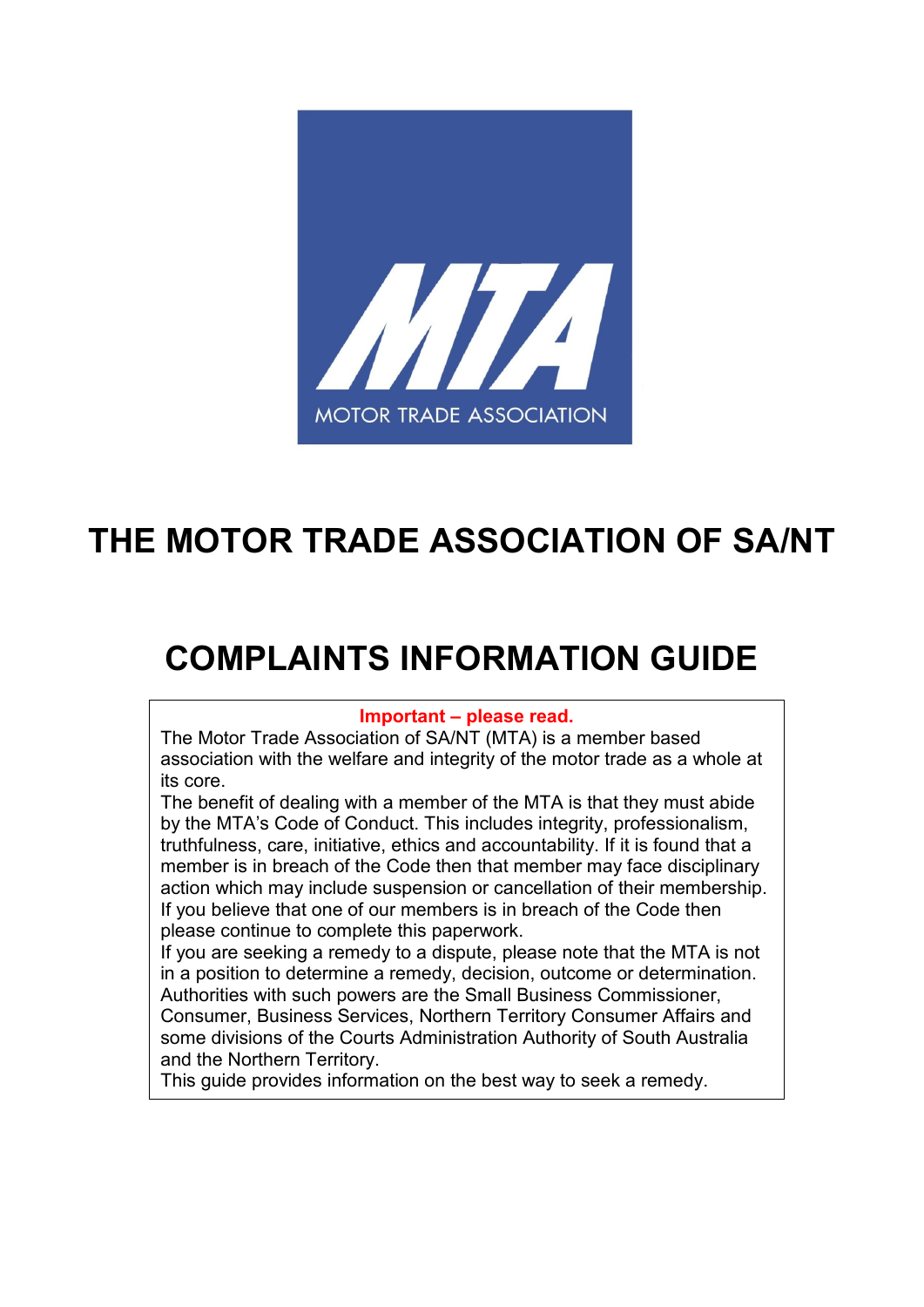# **Contents**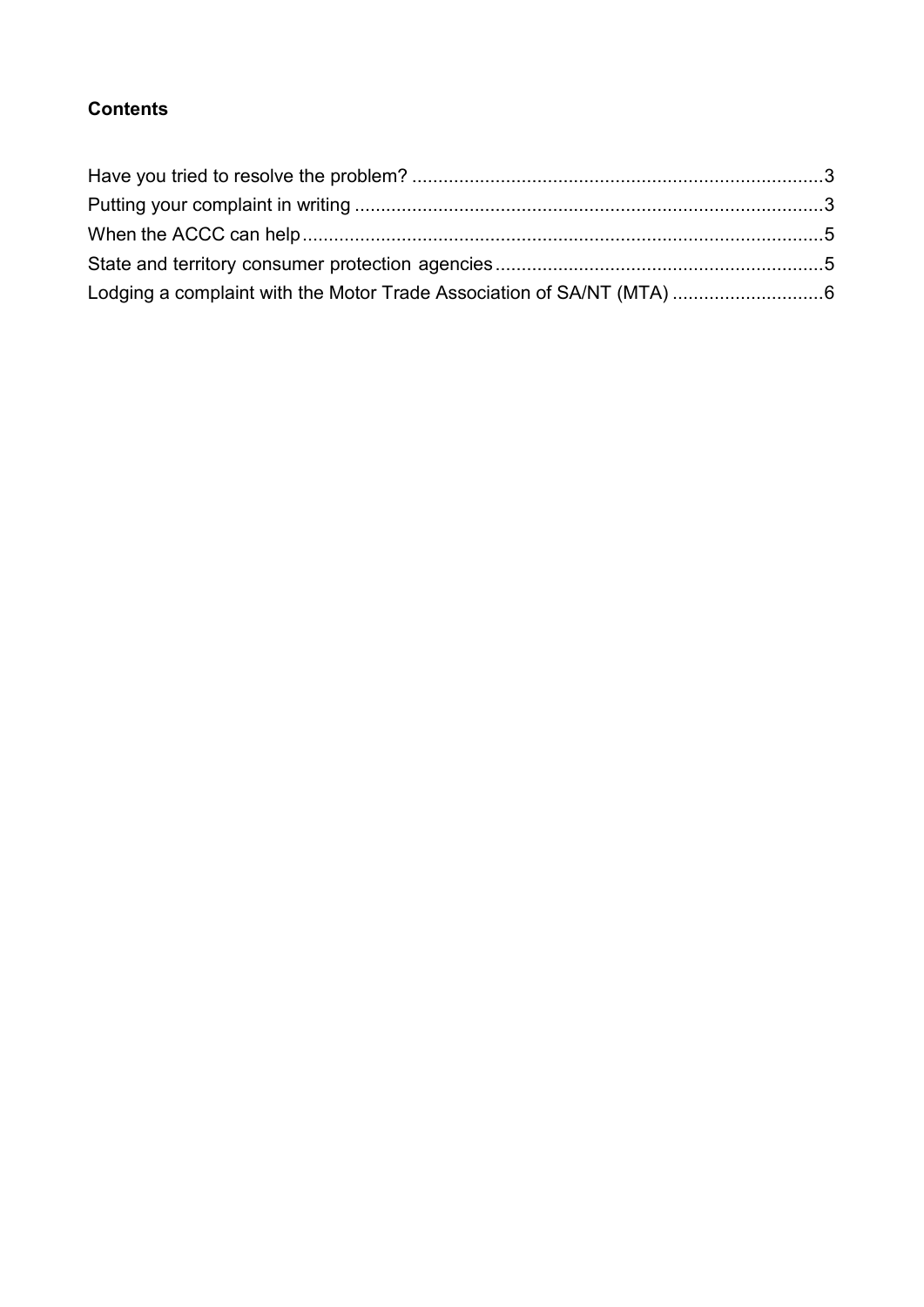

**P:** 08 8291 2000 **F:** 08 8291 2099 **W:** [www.mtasant.com.au](http://www.mtasant.com.au/) **E:** [mta@mtasant.com.au](mailto:mta@mtasant.com.au)

**A:** Level 1, 81 Greenhill Road, WAYVILLE SA 5034 **PB:** GPO Box 2204, ADELAIDE SA 5001

#### <span id="page-2-0"></span>**Have you tried to resolve the problem?**

#### **The following steps you can take to try to fix the problem:**

#### **Step 1 – Contact the business directly**

As soon as possible, contact the business to explain the problem and the outcome you want. In many cases a simple phone call or store visit can fix the problem.

The MTA recommends formally putting your concerns in writing – that way the member is clearly aware of the problem and what type of remedy is being sought, and you also have a record of contact.

#### <span id="page-2-1"></span>**Putting your complaint in writing**

#### **A letter or email of complaint should:**

- Describe your problem and the outcome you want. Focus on the main details
- Include key dates, such as when you purchased the goods/ services and when the problem occurred
- Identify what action you have already taken to have the problem fixed (such as going back to the shop where you purchased the product or service)
- Outline the steps you will take if you and the seller cannot resolve the problem (for example; making a complaint to Consumer and Business Services)
- Ask for a response within a reasonable time for example two weeks or 10 business days
- Attach a copy of any supporting relevant documentation such as a receipt or invoice.

Ensure you keep copies of any letters, emails or documents that you send.

Refer to the next page for a sample letter of complaint. There is more information about how to write a complaint letter on the ACCC website (www.accc.gov.au).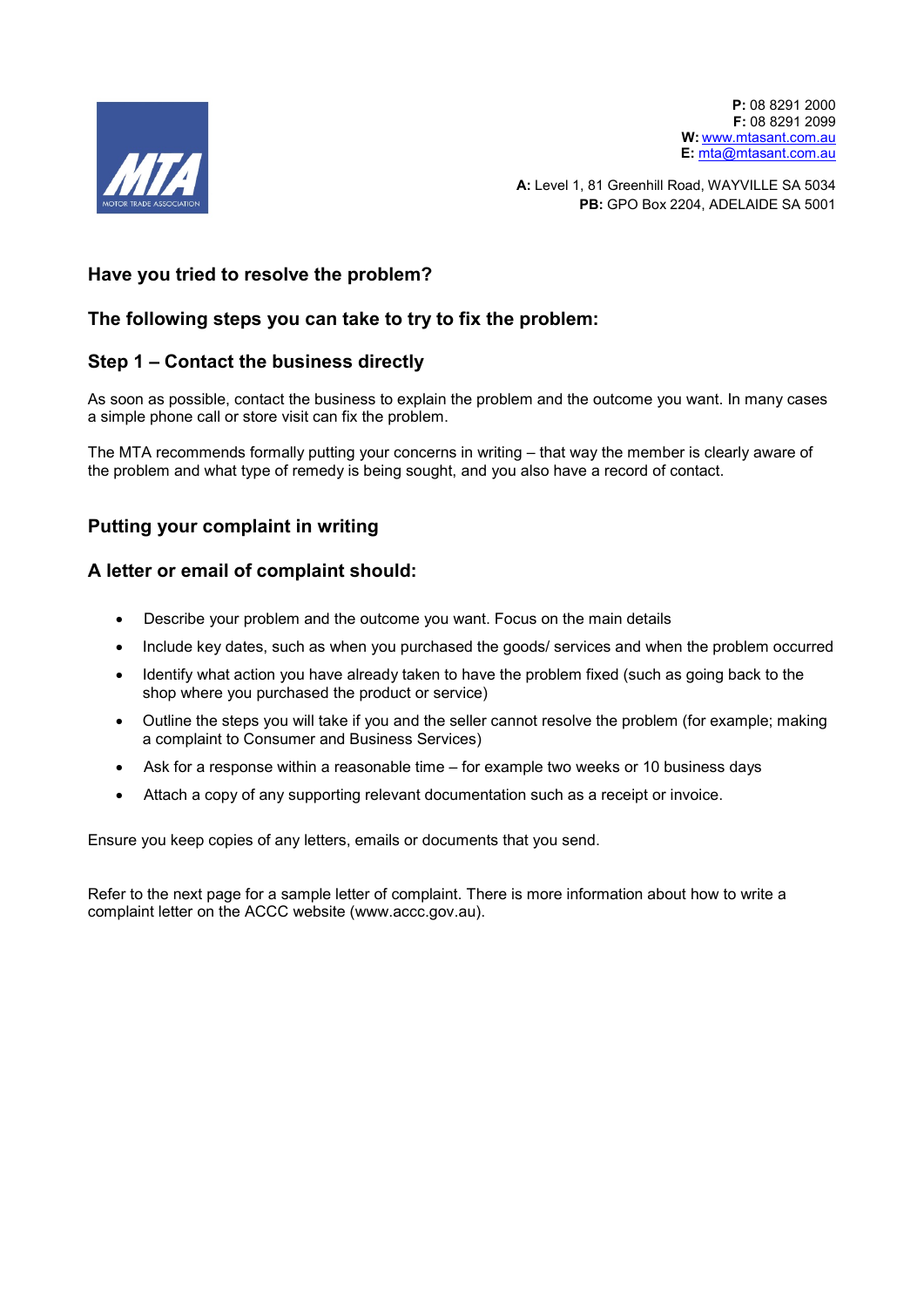### Sample letter of complaint:

[Your address]

[Date]

Dear Sir/Madam,

RE: concerns about a mechanical service on my car

I am writing to seek a remedy for a mechanical service I recently had on my car at your work shop [insert company name and address] on [insert date]. The car is making a noise that is continuous and it was not doing it before the car was serviced.

I feel this is not of acceptable quality and does not match the quality of service you have on your sign in your workshop. I would like you to relook at my car and advise me what the noise is and what my options are for fixing it. If the noise has come about from an action on your behalf I would like it remedied.

I have attached a photocopy of my receipt as proof of service.

I would like a response by [a reasonable time, usually two weeks]. If I do not hear from you by this date, I will consider lodging a formal complaint with [name of your local consumer protection agency].

I can be contacted on [work phone number] during working hours or after hours on [home/ mobile phone number] to discuss this matter further.

Yours sincerely,

[Your name]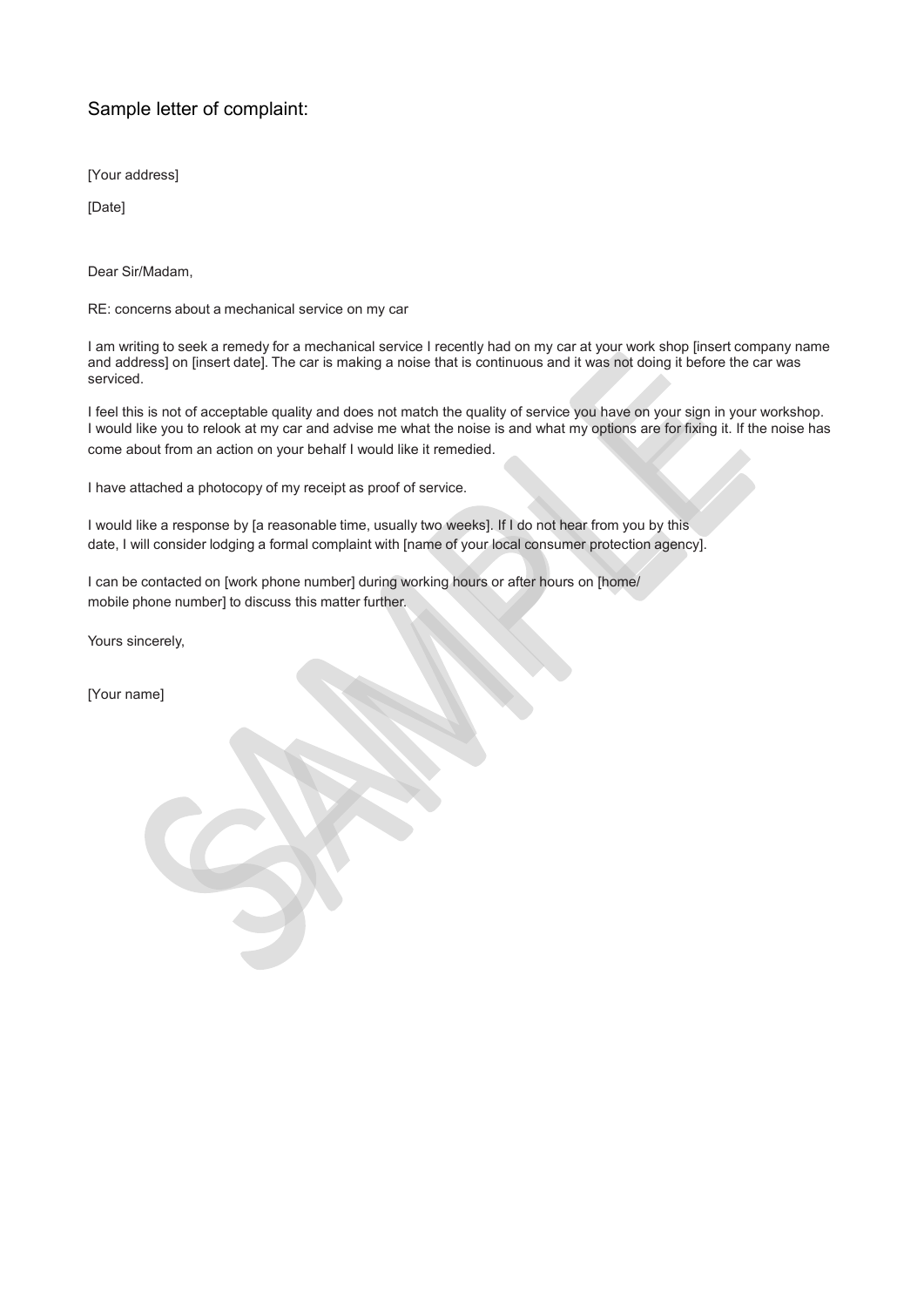#### **Step 2 – contact the ACCC or another Third Party**

If you are still having difficulty resolving a complaint, you may want to seek assistance. The best place to go will depend on your circumstances.

#### <span id="page-4-0"></span>**When the ACCC can help**

Where the Supplier conducts national business activities the ACCC can give you information about your consumer rights and obligations and suggest a possible course of action you might take. It can also investigate and take action on behalf of consumers when a seller or manufacturer fails to meet obligations under the consumer guarantees.

#### <span id="page-4-1"></span>**State and territory consumer protection agencies**

If you cannot negotiate a satisfactory outcome with the seller, and your complaint involves a local business you can contact the relevant consumer affairs agency in your state or territory. It can provide you with information about your rights and options. It may also be able to negotiate between you and the seller to reach a resolution.

#### **South Australia Consumer and Business Services**

**P:** 131 882 **W:** [www.cbs.sa.gov.au](http://www.cbs.sa.gov.au/)

#### **Northern Territory Northern Territory Consumer Affairs**

**P:** 1800 019 319 **W:** <https://consumeraffairs.nt.gov.au/>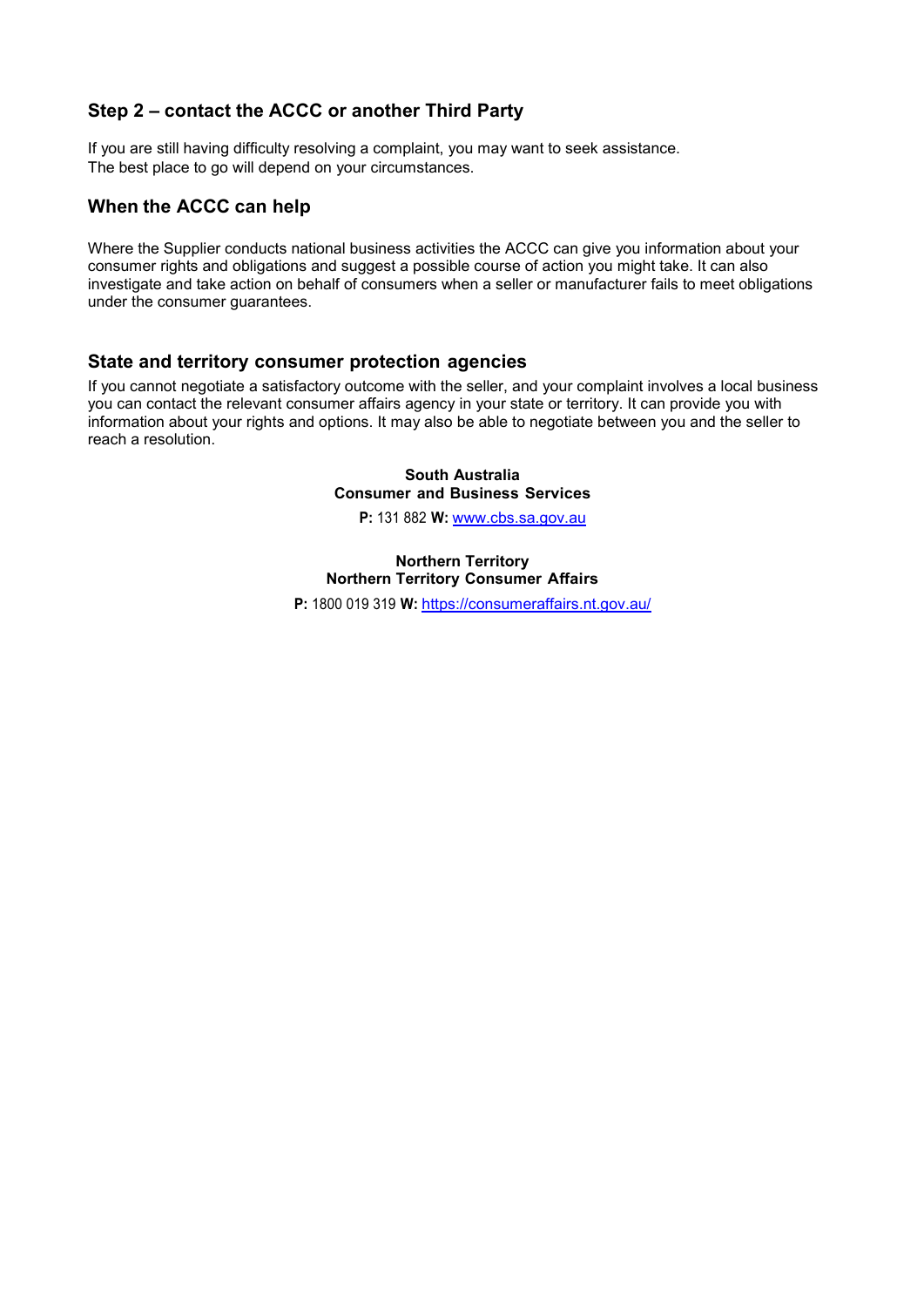## <span id="page-5-0"></span>**Lodging a complaint with the Motor Trade Association of SA/NT (MTA)**

#### **Please note: the MTA is not in a position to determine a remedy, decision, outcome or determination.**

If you believe that the member has breached the MTA's Code of Conduct you may lodge a formal complaint with the MTA. Please find following a complaints form for you to complete and have signed by a Justice of the Peace and return to the MTA.

Upon receipt of this complaint form, MTA will then proceed with its complaints process. This process will include:

- Contacting the member to discuss your complaint
- Investigating whether a breach of the Code has occurred
- Informing you of the outcome of the MTA's investigations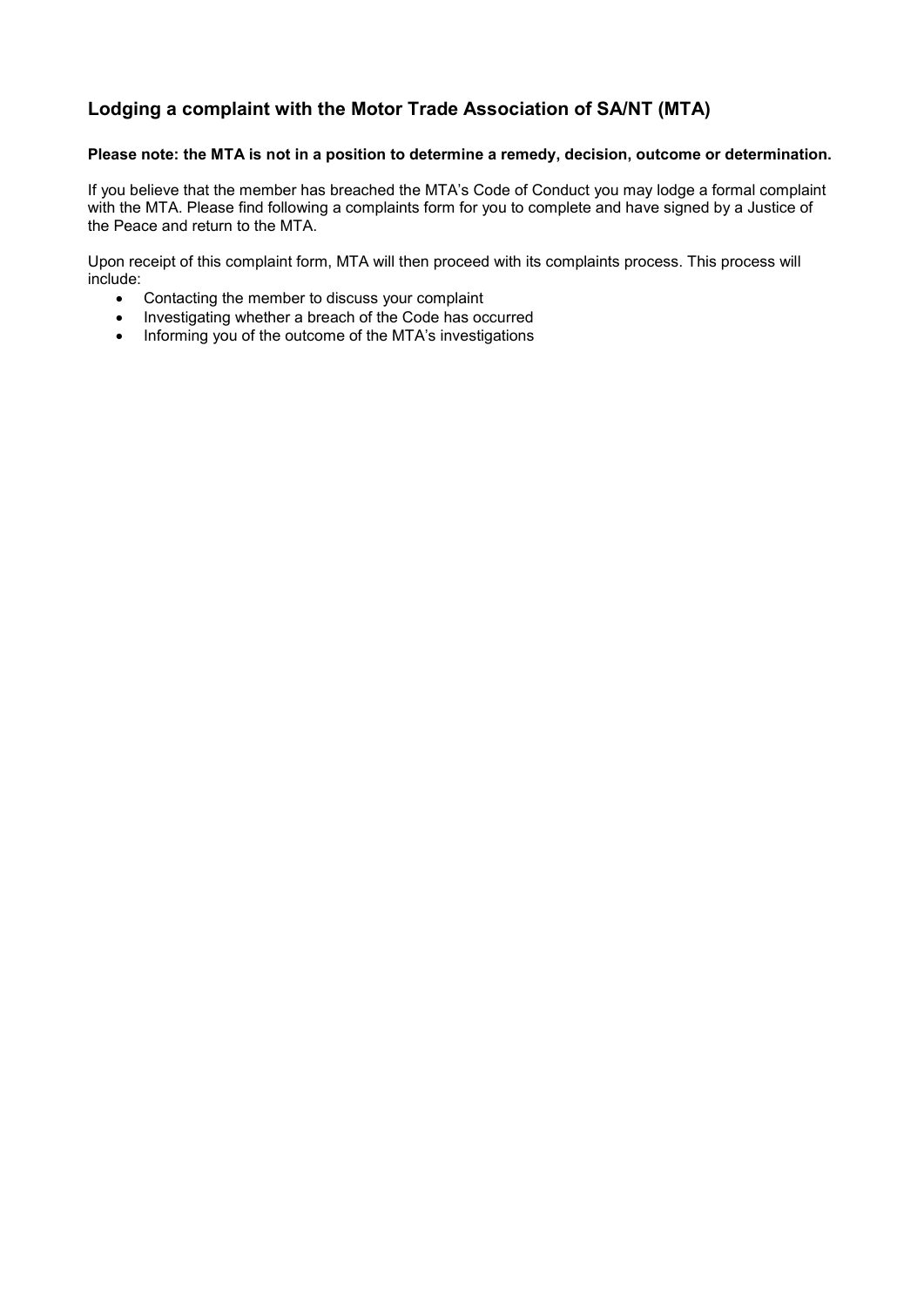

**T:** 08 8291 2000 **F:** 08 8291 2099 **W:** [www.mtasant.com.au](http://www.mtasant.com.au/) **E:** [mta@mtasant.com.au](mailto:mta@mtasant.com.au)

**A:** Level 1, 81 Greenhill Road, WAYVILLE SA 5034 **PB:** GPO Box 2204, ADELAIDE SA 5001

### **THE MOTOR TRADE ASSOCIATION OF SA/NT. RECORD OF COMPLAINT AGAINST AN MTA MEMBER**

## **STATUTORY DECLARATION**

| Name                                                                                | <b>Residential Address</b> |                                                                                                                                                                                                                                                                                                                            |  |  |  |
|-------------------------------------------------------------------------------------|----------------------------|----------------------------------------------------------------------------------------------------------------------------------------------------------------------------------------------------------------------------------------------------------------------------------------------------------------------------|--|--|--|
|                                                                                     |                            |                                                                                                                                                                                                                                                                                                                            |  |  |  |
|                                                                                     |                            |                                                                                                                                                                                                                                                                                                                            |  |  |  |
| 1. THAT the information contained in the complaint form which relates to            |                            |                                                                                                                                                                                                                                                                                                                            |  |  |  |
|                                                                                     |                            | member of The Motor Trade Association of South Australia Inc., is true in every particular.                                                                                                                                                                                                                                |  |  |  |
|                                                                                     |                            | AND I MAKE THIS SOLEMN DECLARATION by virtue of the provisions of the Statutory Declarations Act 1959<br>and subject to the penalties provided by the Act for making false statements in Statutory Declarations,<br>conscientiously believing the statements contained in this declaration to be true in every particular. |  |  |  |
| DECLARED AND SUBSCRIBED                                                             |                            |                                                                                                                                                                                                                                                                                                                            |  |  |  |
|                                                                                     |                            |                                                                                                                                                                                                                                                                                                                            |  |  |  |
| Month                                                                               | Year                       | Signed                                                                                                                                                                                                                                                                                                                     |  |  |  |
| <b>BEFORE ME:</b>                                                                   |                            |                                                                                                                                                                                                                                                                                                                            |  |  |  |
| Justice of the Peace in and for the state of South Australia.                       |                            |                                                                                                                                                                                                                                                                                                                            |  |  |  |
| Have you contacted Consumer & Business Services? Yes $\Box$ No $\Box$ (please tick) |                            |                                                                                                                                                                                                                                                                                                                            |  |  |  |
|                                                                                     |                            |                                                                                                                                                                                                                                                                                                                            |  |  |  |
| MTA MEMDED RETAILO                                                                  |                            |                                                                                                                                                                                                                                                                                                                            |  |  |  |

| <b>MTA MEMBER DETAILS</b> |           |  |  |  |  |
|---------------------------|-----------|--|--|--|--|
| Name in Full              |           |  |  |  |  |
| <b>Business Name</b>      |           |  |  |  |  |
| Address                   | Telephone |  |  |  |  |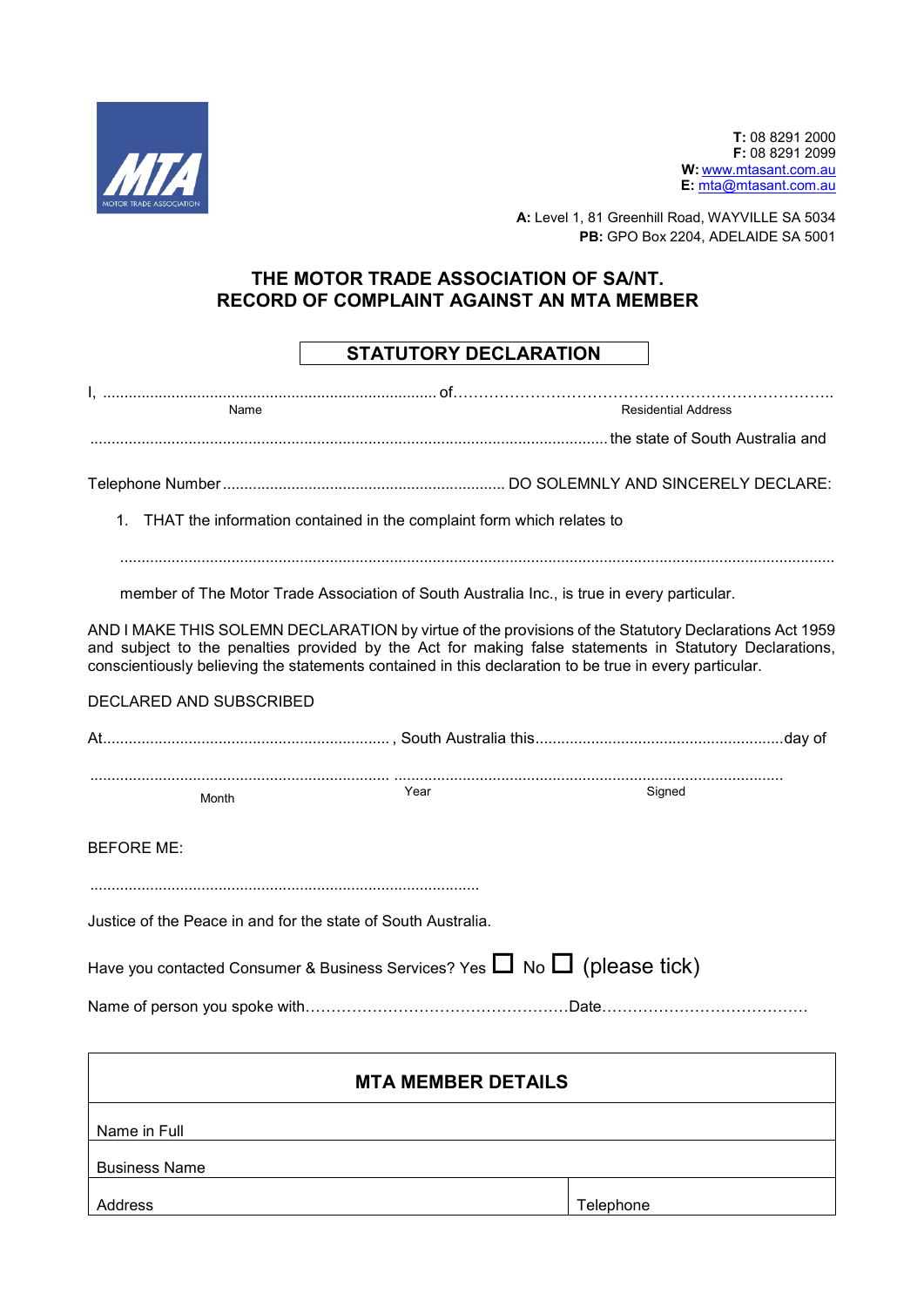| <b>Vehicle Details:</b>                                                               |  |  |  |  |  |
|---------------------------------------------------------------------------------------|--|--|--|--|--|
| Please describe in detail your Complaint (Please include copies of all documentation) |  |  |  |  |  |
|                                                                                       |  |  |  |  |  |
|                                                                                       |  |  |  |  |  |
|                                                                                       |  |  |  |  |  |
|                                                                                       |  |  |  |  |  |
|                                                                                       |  |  |  |  |  |
|                                                                                       |  |  |  |  |  |
|                                                                                       |  |  |  |  |  |
|                                                                                       |  |  |  |  |  |
|                                                                                       |  |  |  |  |  |
|                                                                                       |  |  |  |  |  |
|                                                                                       |  |  |  |  |  |
|                                                                                       |  |  |  |  |  |
|                                                                                       |  |  |  |  |  |
|                                                                                       |  |  |  |  |  |
|                                                                                       |  |  |  |  |  |
|                                                                                       |  |  |  |  |  |
|                                                                                       |  |  |  |  |  |
| What do you believe is needed to resolve this issue?                                  |  |  |  |  |  |
|                                                                                       |  |  |  |  |  |
|                                                                                       |  |  |  |  |  |
|                                                                                       |  |  |  |  |  |
|                                                                                       |  |  |  |  |  |
|                                                                                       |  |  |  |  |  |
|                                                                                       |  |  |  |  |  |

**IMPORTANT:** Please enclose any documentation (e.g. invoices, quotations, emails) to support your complaint.

*DISCLAIMER: In acceptance with the National Privacy Principles any personal information (as defined) will be retained on file and not divulged except for purposes of investigation and mediating this complaint*.